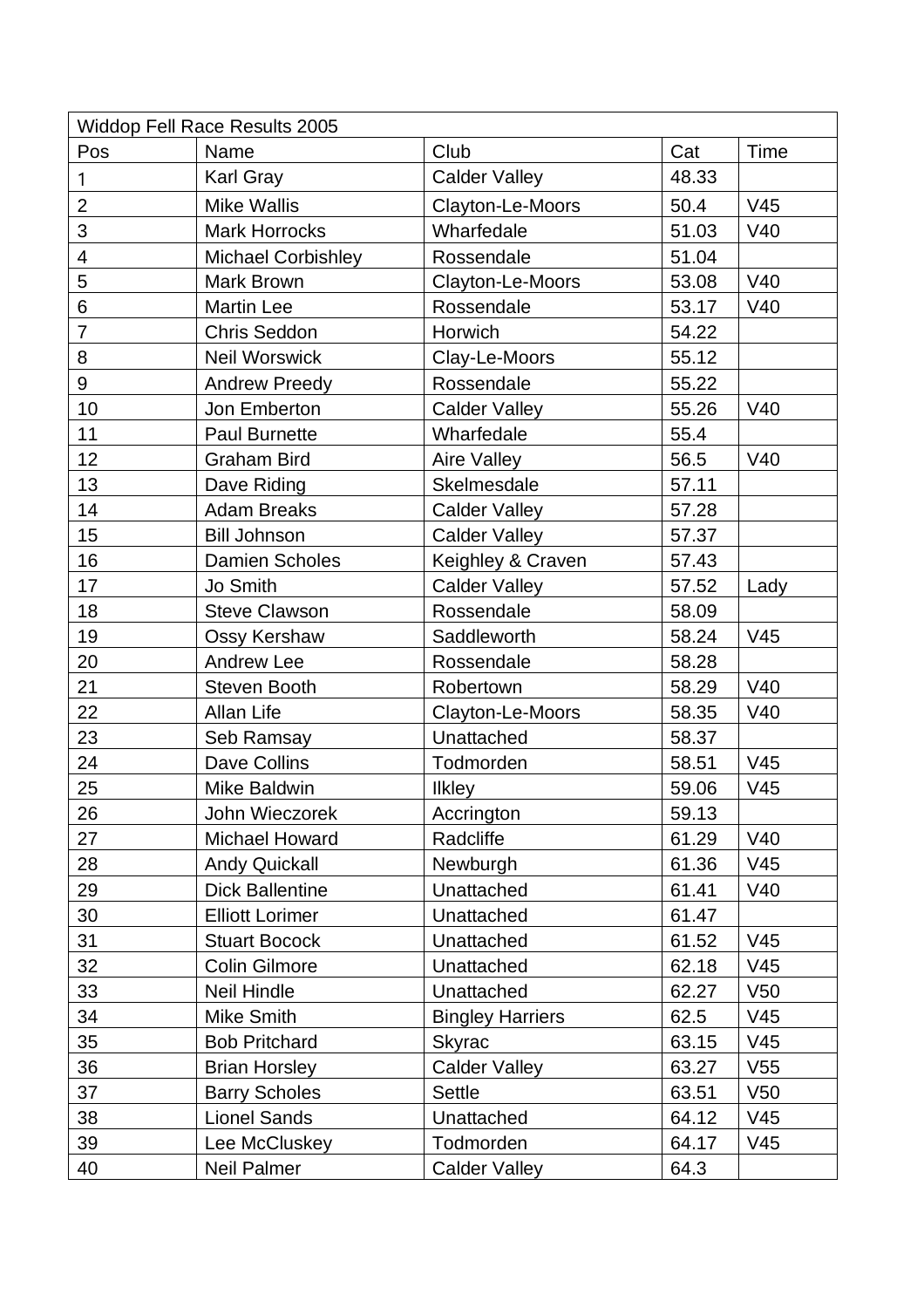| 41 | Andrew Bibby              | Todmorden             | 64.37 | V <sub>50</sub> |
|----|---------------------------|-----------------------|-------|-----------------|
| 42 | <b>Bruce Elsworth</b>     | Wharfedale            | 64.53 |                 |
| 43 | Jez Wilkinson             | <b>Calder Valley</b>  | 64.56 |                 |
| 44 | <b>Paul Bairstow</b>      | Unattacheded          | 65.04 |                 |
| 45 | Kevin Rogan               | Wharfedale            | 65.07 | V <sub>45</sub> |
| 46 | <b>Steve Woods</b>        | Pudsey & Bramley      | 65.12 | V45             |
| 47 | Dave Reynolds             | Newburgh              | 65.15 |                 |
| 48 | <b>Stuart McConnell</b>   | <b>Halifax</b>        | 65.17 |                 |
| 49 | <b>Graham Breeze</b>      | <b>Skyrac</b>         | 65.22 | V60             |
| 50 | <b>James Riley</b>        | Todmorden             | 65.31 |                 |
| 51 | Dave Bate                 | Clayton-Le-Moors      | 65.38 |                 |
| 52 | <b>Roy Gardner</b>        | Saddleworth           | 65.43 |                 |
| 53 | <b>Jackie Scarf</b>       | <b>Calder Valley</b>  | 65.54 | <b>LV40</b>     |
| 54 | Norman Eames              | Rochdale              | 66.15 | V <sub>55</sub> |
| 55 | <b>Paul Coates</b>        | Unattached            | 66.18 | V40             |
| 56 | <b>Clive Greatorex</b>    | Unattached            | 66.3  | V40             |
| 57 | <b>Clare Kenny</b>        | <b>Calder Valley</b>  | 66.41 | LV45            |
| 58 | <b>Wally Cappelov</b>     | Newburgh              | 66.55 | V45             |
| 59 | <b>Rhys Watkins</b>       | Todmorden             | 66.57 | V40             |
| 60 | <b>Brian Kennedy</b>      | Newburgh              | 66.58 | V55             |
| 61 | John Lee                  | Todmorden             | 67.04 | V45             |
| 62 | <b>Nick Harris</b>        | Rossendale            | 67.09 | V <sub>55</sub> |
| 63 | <b>Heath Reilly</b>       | Halifax               | 67.12 |                 |
| 64 | <b>Cath Brierley</b>      | Todmorden             | 67.14 | <b>LV40</b>     |
| 65 | George Scott              | Pennine               | 67.16 | V <sub>55</sub> |
| 66 | John Thompson             | Wharfedale            | 67.58 | V <sub>45</sub> |
| 67 | <b>Andrew Foster</b>      | Clayton-Le-Moors      | 68.01 |                 |
| 68 | <b>Bill Hunter</b>        | Holmfirth             | 68.04 | V50             |
| 69 | George Large              | Northern Vets         | 68.09 | V <sub>55</sub> |
| 70 | Patrick Day               | <b>Bridlington</b>    | 68.24 |                 |
| 71 | Danny Clarke              | Unattahced            | 68.49 |                 |
| 72 | <b>Andy Pooler</b>        | <b>Achille Raitti</b> | 68.59 |                 |
| 73 | Melanie Blackhurst        | Todmorden             | 69.04 | LV40            |
| 74 | <b>Heather Corbishley</b> | Rossendale            | 69.56 | L               |
| 75 | <b>Brian Booth</b>        | Radcliffe             | 70.08 | V50             |
| 76 | Dave Beston               | <b>Calder Valley</b>  | 71.09 | V <sub>45</sub> |
| 77 | Dave Culpan               | <b>Calder Valley</b>  | 71.16 | V40             |
| 78 | John Armstrong            | Rochdale              | 71.22 | V <sub>50</sub> |
| 79 | <b>Cerys Davies</b>       | <b>Calder Valley</b>  | 71.35 | L               |
| 80 | <b>Vinny Brodrick</b>     | Clayton-Le-Moors      | 72.13 | V45             |
| 81 | John Cox                  | Middleton             | 72.2  | V <sub>55</sub> |
| 82 | <b>Tony Stuart</b>        | Unattached            | 72.25 | V50             |